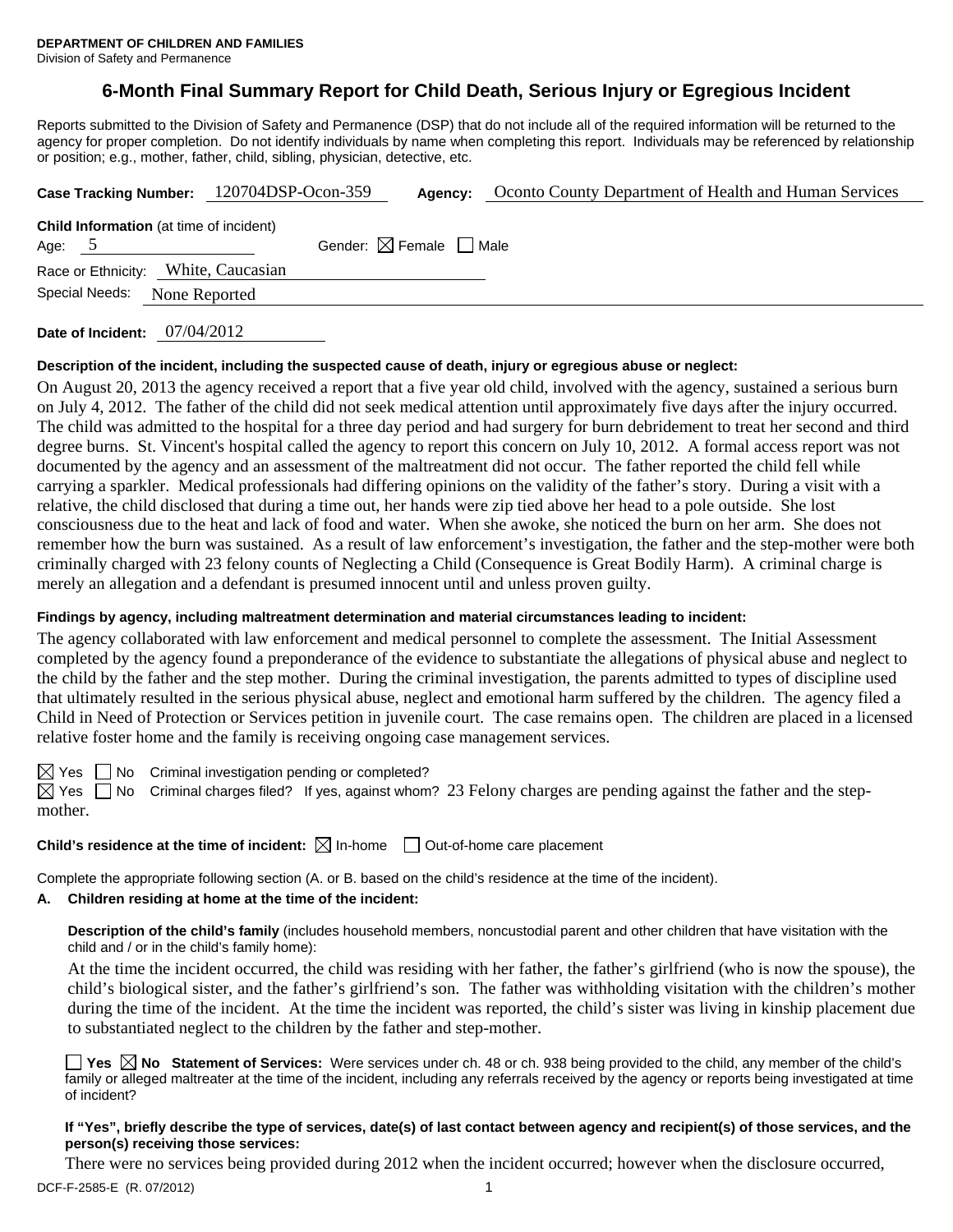there was an open ongoing CPS case with regards to the family.

**Summary of all involvement in services as adults under ch. 48 or ch. 938 by child's parents or alleged maltreater in the previous five years:** (Does not include the current incident.) N/A

**Summary of actions taken by the agency under ch. 48, including any investigation of a report or referrals to services involving the child, any member of the child's family living in this household and the child's parents and alleged maltreater.** (Does not include the current incident.)

(Note: Screened out reports listed in this section may include only the date of the report, screening decision, and if a referral to services occurred at Access. Reports that do not constitute a reasonable suspicion of maltreatment or a reason to believe that the child is threatened with harm are not required to be screened in for an initial assessment, and no further action is required by the agency.)

1/8/08 the agency screened in a CPS report alleging sexual abuse to the child by the father. The allegations were unsubstantiated, the children were found to be safe and the case was closed. The family was encouraged to continue counseling.

On 1/26/10 a CPS report was screened-out.

On 3/11/11 a CPS report was screened-out.

On 8/2/11 a CPS report was screened-out.

On 8/19/11 a CPS report was screened-out.

On 11/18/11 a CPS report was screened-out.

On 12/1/11 a CPS report was screened-out.

On 12/8/11 a CPS report was screened-out.

On 12/21/11 a CPS report was screened-out.

On 7/10/12 a report received by the agency regarding current allegation; however this was not documented in the statewide automated child welfare system or assessed by the agency at the direction of the previous CPS Supervisor.

On 5/23/13 the agency screened in a CPS Report alleging neglect to the children by the father and step-mother. The allegations of neglect to the child and her biological sibling were substantiated. The allegations of neglect to the stepbrother of the child were unsubstantiated. The child's sister was placed with her paternal aunt due to her condition as a result of the neglect. The child and her step-brother remained living in the home. The agency filed a Child in Need of Protection or Services petition and opened the case for ongoing services.

#### **Summary of any investigation involving the child, any member of the child's family and alleged maltreater conducted under ch. 48 or ch. 938 and any services provided to the child and child's family since the date of the incident:**

The agency screened in and assessed an allegation of neglect to the children in May, 2013. The Initial Assessment completed by the county agency found was a preponderance of evidence to substantiate neglect to the child and her sibling by the father and the step-mother. The child's sibling was placed with a maternal aunt due to her physical condition as a result of the neglect. During that assessment, the child was interviewed regarding the incident on 7/4/2012, but denied her burn injury was a result of physical abuse.

The agency screened in and assessed the allegation of physical abuse and neglect to the child regarding the incident that occurred on 7/4/2012 and was reported on 8/20/2013. Physical abuse and neglect to the child by the child's father and stepmother were substantiated. The father and the step-mother were arrested for multiple felony charges. The father remains incarcerated. The agency filed a Child in Need of Protection or Services petition and the case is open for ongoing services.

#### **B. Children residing in out-of-home (OHC) placement at time of incident:**

**Description of the OHC placement and basis for decision to place child there:**

N/A

**Description of all other persons residing in the OHC placement home:**

N/A

**Licensing history:** Including type of license, duration of license, summary of any violations by licensee or an employee of licensee that constitutes a substantial failure to protect and promote the welfare of the child. N/A